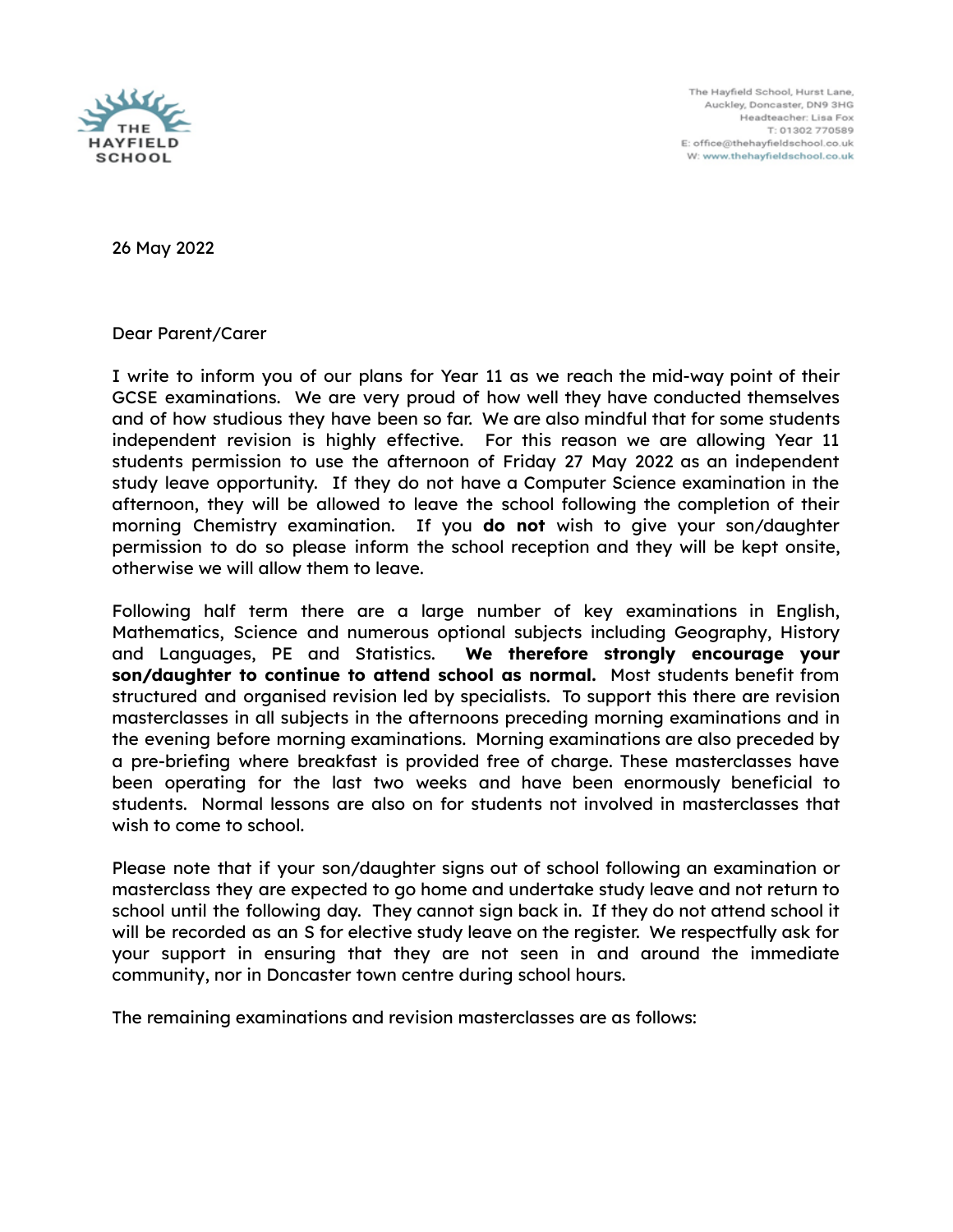| <b>Date</b> | <b>Before School</b><br>8:00 AM+<br>(optional) | <b>Period</b><br>1 & 2               | <b>Period 3</b>                                     | <b>Period</b><br>4 & 5                                           | <b>After school</b><br>2:45-3:45 PM<br>(optional)                                     |
|-------------|------------------------------------------------|--------------------------------------|-----------------------------------------------------|------------------------------------------------------------------|---------------------------------------------------------------------------------------|
| June 6      |                                                | Normal<br>Lessons                    | <b>Maths</b><br>masterclass                         | <b>Maths</b><br>masterclass                                      | Geography<br>masterclass                                                              |
| June 7      | <b>Maths</b><br>pre-briefing                   | <b>Maths</b><br>examination          | Geography<br>& English<br>Literature<br>masterclass | Geography<br>$exam$ &<br>English<br>Literature<br>masterclass    | English Lit.<br>masterclass<br>for those in<br>Geography<br>examination               |
| June 8      | English<br>Literature<br>pre-briefing          | English<br>Literature<br>examination | Normal<br>Lessons                                   | History &<br><b>Physics</b><br>masterclass                       | <b>Physics</b><br>masterclass<br>for those in<br>history earlier                      |
| June 9      | <b>History</b><br>pre-briefing                 | History<br>examination               | <b>Physics</b><br>masterclass                       | <b>Physics</b><br>examination                                    | English<br>Language<br>masterclass                                                    |
| June 10     | English<br>Language<br>pre-briefing            | English<br>language<br>examination   | PE,<br>Sociology<br>and Maths<br>masterclass        | PE &<br>Sociology<br>examination<br>& Maths<br>masterclass       | <b>Maths</b><br>masterclass<br>for those in<br>examinations<br>earlier                |
| June 13     | <b>Maths</b><br>pre-briefing                   | <b>Maths</b><br>examination          | Imedia<br>masterclass                               | Imedia<br>examination                                            |                                                                                       |
| June 14     | Geography<br>pre-briefing                      | Geography<br>examination             | Statistics &<br>Biology<br>masterclass              | <b>Statistics</b><br>examination<br>& Biology<br>masterclass     | <b>Biology</b><br>masterclass<br>for those in<br>statistics<br>examination<br>earlier |
| June 15     | <b>Biology</b><br>pre-briefing                 | <b>Biology</b><br>examination        | Normal<br>Lessons                                   | Normal<br>Lessons                                                |                                                                                       |
| June 16     |                                                | Chemistry<br>masterclass             | French &<br>Chemistry<br>masterclass                | French<br>examination<br>& Spanish &<br>Chemistry<br>masterclass |                                                                                       |